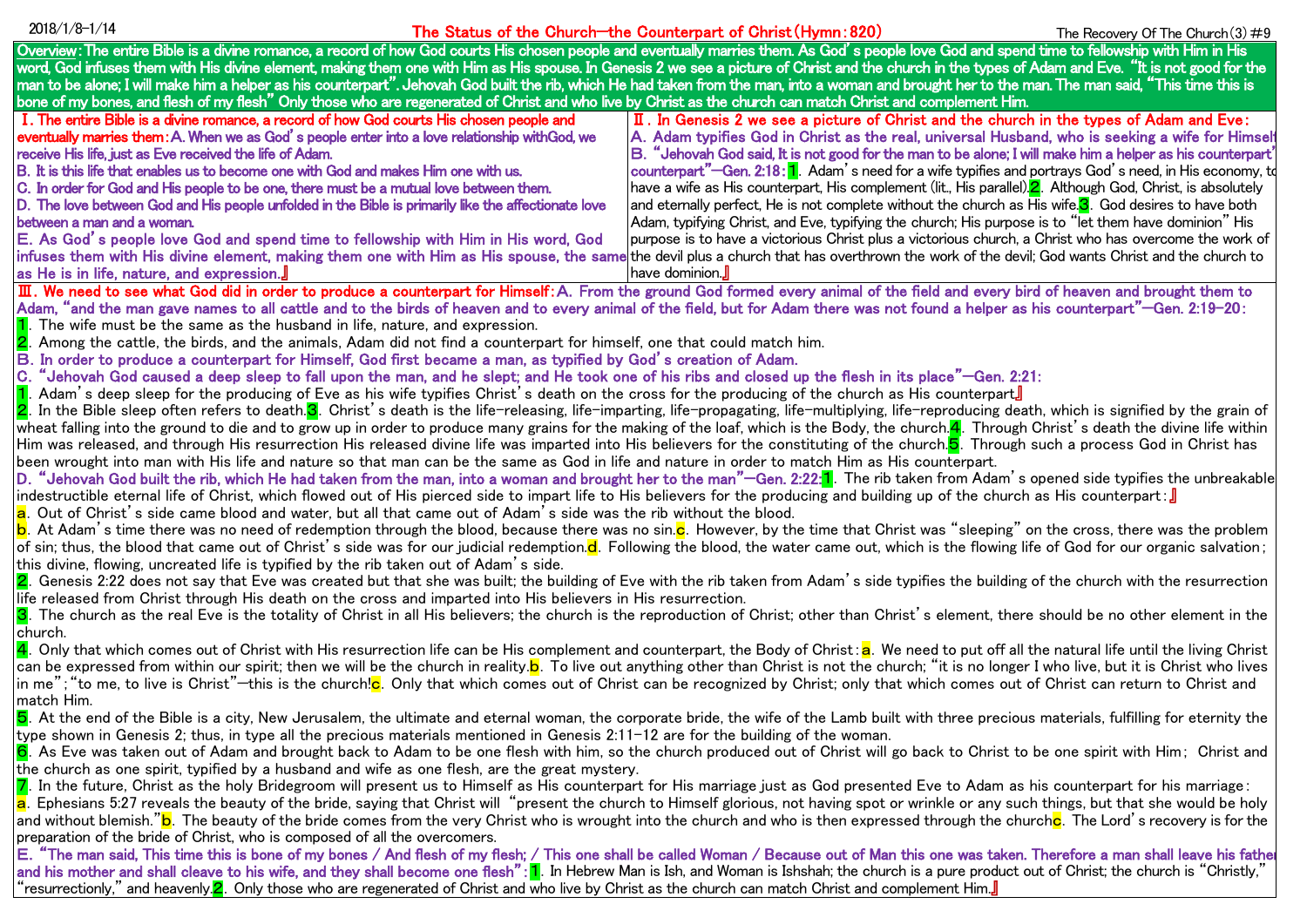3. When Christ sees this, He surely says, "This time this is bone of My bones and flesh of My flesh". Just as Eve was the increase of Adam, the church as the bride is the increase of Christ as the Bridegroom. 5. Adam and Eve becoming one flesh, a complete unit, is a figure of God and man being joined as one; the coming New Jerusalem will be the eternal union of God and man, a universal couple as a complete unit composed of divinity and humanity.

F.Adam and Eve, being one, lived a married life together as husband and wife; this portrays that in the New Jerusalem the processed and consummated redeeming Triune God as the universal Husband will live a married life with the redeemed, regenerated, transformed, and glorified humanity as the wife, forever: 1. The entire revelation of the Bible shows us the love story of a universal couple. 2. The sovereign Lord, who created the universe and all things, that is, the Triune God—the Father, the Son, and the Spirit—who went through the processes of incarnation, human living, crucifixion, resurrection, and ascension, and who ultimately became the life-giving Spirit, is joined in marriage to the created, redeemed, regenerated, transformed, and glorified tripartite man—composed of spirit, soul, and body—who ultimately constitutes the church, the expression of God.<mark>3</mark>. In the eternity that is without end, by the divine, eternal, and surpassingly glorious life, they will live a life that is the mingling of God and man as one spirit, a life that is superexcellent and that overflows with blessings and joy.』

Day 1:Jer. 2:2 ...Thus says Jehovah: I remember concerning you the kindness of your youth, the love of your bridal days, when you followed after Me in the wilderness... Eph. 5:25 ...Christ also loved the church and gave Himself up for her. 27 That He might present the church to Himself glorious, not having spot or wrinkle or any such things, but that she would be holy and without blemish.

Day 2:Gen. 2:18 And Jehovah God said, It is not good for the man to be alone; I will make him a helper as his counterpart. 22 And Jehovah God built the rib, which He had taken from the man, into a woman and brought her to the man.

Day 3:Gen. 2:19 Now Jehovah God had formed from the ground every animal of the field and every bird of heaven. And He brought them to the man to see what he would call them.... 20 But for Adam there was not found a helper as his counterpart. 21 And Jehovah God caused a deep sleep to fall upon the man, and he slept; and He took one of his ribs and closed up the flesh in its place.

Day 4: Gen. 2:22 ...Jehovah God built the rib, which He had taken from the man, into a woman and brought her to the man. 23 And the man said, This time this is bone of my bones and flesh of my flesh; this one shall be called Woman because out of Man this one was taken. 24 Therefore a man shall leave his father and his mother and shall cleave to his wife, and they shall become one flesh.

Day 5: John 19:34 But one of the soldiers pierced His side with a spear, and immediately there came out blood and water. 36 For these things happened that the Scripture might be fulfilled: "No bone of His shall be broken."

Day 6: John 3:29 He who has the bride is the bridegroom.... 30 He must increase, but I must decrease.

Rev. 22:17 And the Spirit and the bride say, Come! And let him who hears say, Come! And let him who is thirsty come; let him who wills take the water of life freely.

《Composition for prophecy》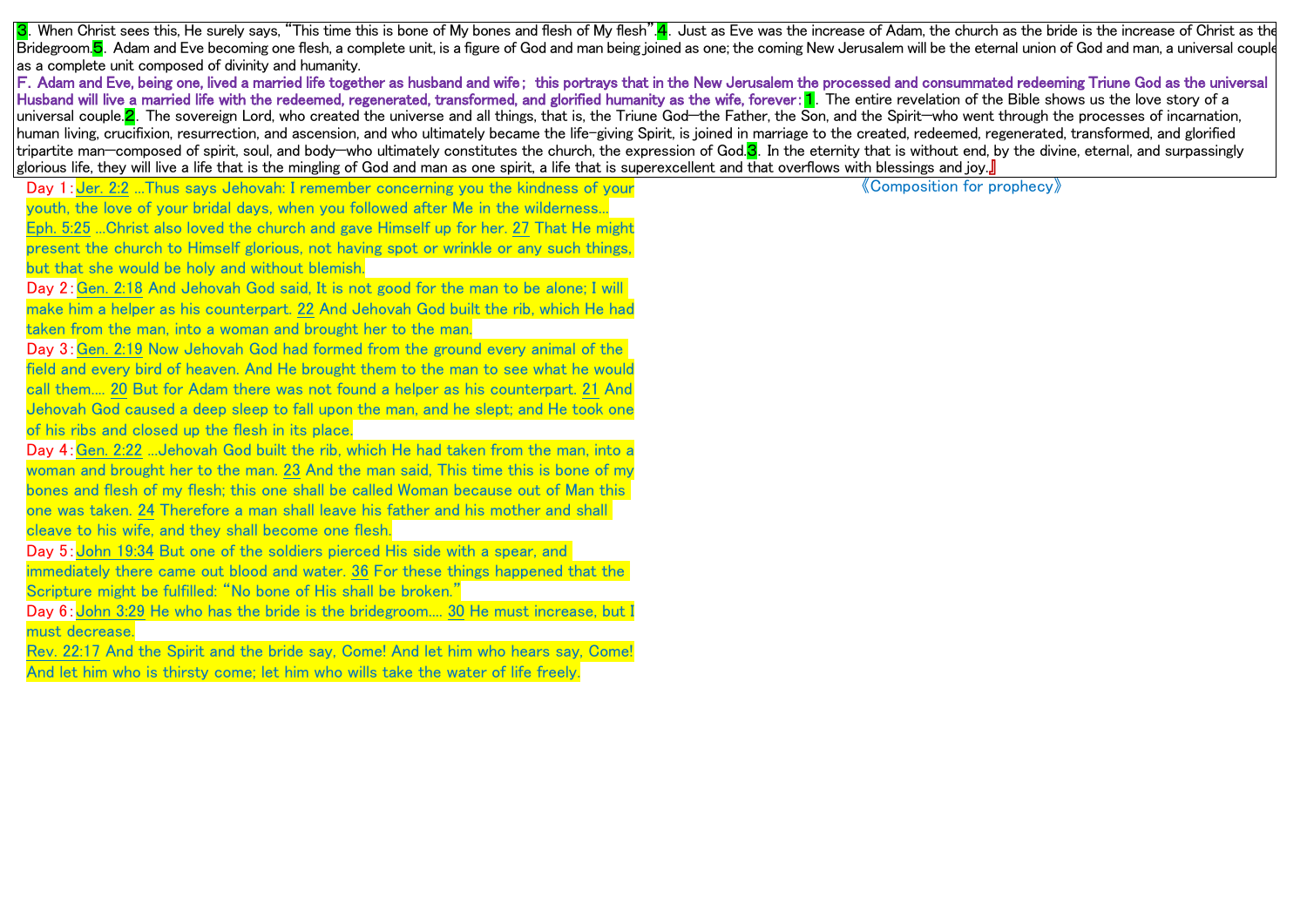## Experience $\textcircled{1}$ : The church will fight against the devil Satan as bridal army

The entire Bible is a divine romance, a record of how God courts His chosen people and eventually marries them. When we as God's people enter into a love relationship with God, we receive His life, just as Eve received the life of Adam. It is this life that enables us to become one with God and makes Him one with us. We keep the law not by exercising our mind and will but by loving the Lord as our Husband and thereby partaking of His life and nature to become one with Him as His enlargement and expression.

The Lord God said, "It is not good for the man to be alone" [Gen. 2:18]. In other words, God desired to have both Adam and Eve. His purpose is to have a victorious Christ plus a victorious church, a Christ who has overcome the work of the devil plus a church which has overthrown the work of the devil. His purpose is to have a ruling Christ and a ruling church. This is what God planned for His own pleasure, and He has performed it for His own satisfaction. It has been done because God desired to do it. God desired to have Christ, and God also desired to have a church which is exactly like Christ. God not only desired that Christ would have dominion; He also wants the church to have dominion. God allows the devil on earth because He said, "Let them," Christ and the church, "have dominion" [Gen. 1:26]. God purposed that the church, as Christ's counterpart, should take part in dealing with Satan. If the church does not match Christ, God's purpose will not be fulfilled. In warfare Christ needs a counterpart, and even in glory He also needs a counterpart. God requires the church to be the same as Christ in every respect. It is God's desire that Christ should have a counterpart.

#### For Young Working Saints

The entire Bible is a divine romance. In this romance, the church is the bride of Christ. Brothers and sisters in the church are a part of the bride, so they love Christ fervently and shout repeatedly, "Lord Jesus, I love you". Without such loving relationship, your church life loses its flavor.

The church as the bride desires and loves God's economy being carried out. In Genesis, after the creation of Adam, God said it was not good for Adam to be alone. God also desired to have Eve (the church) as a counterpart, a complement of Adam (Christ), and desired that Christ and the church should have dominion over all things including the devil, Satan. As a business person, you need to know the following two are very important for you.

- i. You must love Christ fervently every day, and consecrate yourself as a living sacrifice to God every morning and evening. You must not love your income nor position in your job more than you love Christ.
- ii. The church is the bride-army. Satan and his army are the spiritual forces of evil, the authorities of darkness in the world. Those who rule the rulers in the world, including the company you are working for, are the evil spirits. Only Christ and the church can overthrow Satan and Satanic kingdom. Because you are a part of the bride-army, you must rise up in the Lord against Satan, having courage with the church. For example, restricting overtime work but achieving good results for the building of the church is also a warfare. Amen!

### Experience $(2)$ : As Eve was built from Adam, the church is built from Christ

After God finished the work of producing Eve during Adam's sleep, Adam awoke from his sleep. As Adam's sleep typifies the death of Christ, so his waking signifies the resurrection of Christ. After waking, Adam became another person with Eve produced out of him. After His resurrection Christ also became another person with the church brought forth out of Him. As Adam eventually awoke from his sleep to take Eve as his counterpart, so Christ was also resurrected from the dead to take the church as His complement.

The church is nothing more than a pure product out of Christ. This is typified by Eve in the book of Genesis. Eve was fully, completely, and purely produced out of Adam. Within Eve there was nothing else but Adam. Besides the adamic element, there was no other element in Eve. Whatever was in Eve and whatever Eve was, was Adam. Eve was a full reproduction of Adam. Adam and Eve are a type of Christ and the church. The church must also be one element-the element of Christ. Other than Christ's element there should be no other element in the church....Anything that is other than Christ is not the church.

The entire revelation of the Bible shows us the love story of a universal couple. That is, the sovereign Lord, who created the universe and all things, the Triune God—the Father, the Son, and the Spirit—who went through the processes of incarnation, human living, crucifixion, resurrection, and ascension, and who ultimately became the life-giving Spirit, is joined in marriage to the created, redeemed, regenerated, transformed, and glorified tripartite man—composed of spirit, soul, and body—who ultimately constitutes the church, the expression of God. In the eternity that is without end, by the divine, eternal, and surpassingly glorious life, they will live a life that is the mingling of God and man as one spirit, a life that is superexcellent and that overflows with blessings and joy.

#### For Junior and Senior High Students

Eve was taken out of Adam. Eva typifies the church, and Adam typifies Christ. For the building of the church, you need to enjoy the rich supply from Christ and let Christ dwell in you richly. Church cannot be built by your natural ability or strength. It must come from Christ. By exercising your spirit and touching the Spirit who is incarnated in the Holy Word, you need to be constituted by Christ and make the human living of Jesus your human living. Because such a living comes from Christ, Eve, church, can be built. Only what comes out of Christ is a match as His spouse.

God brought all kinds of animals before Adam, but not one was matching enough to be Adam's spouse. So God caused a deep sleep upon Adam, built a woman by using one of his ribs, and brought her to Adam. Adam said, "This time this is bone of my bones and flesh of my flesh." Eve was built with something from Adam. You need to experience Christ in your school life. Experience Christ as the lubricant for your human relations, as wisdom, comprehension, and memory for your study. The Christ you have experienced can build the church.

Also, you need to have Christ as your husband and submit to Him. In the past, you have asked the Lord to help you with your wishes and the success of your plans. Such prayers are of yourself and are not prayers of the bride. Gradually you will love the Lord more and will be trained by submitting yourself to the Lord in the church life. Hallelujah!